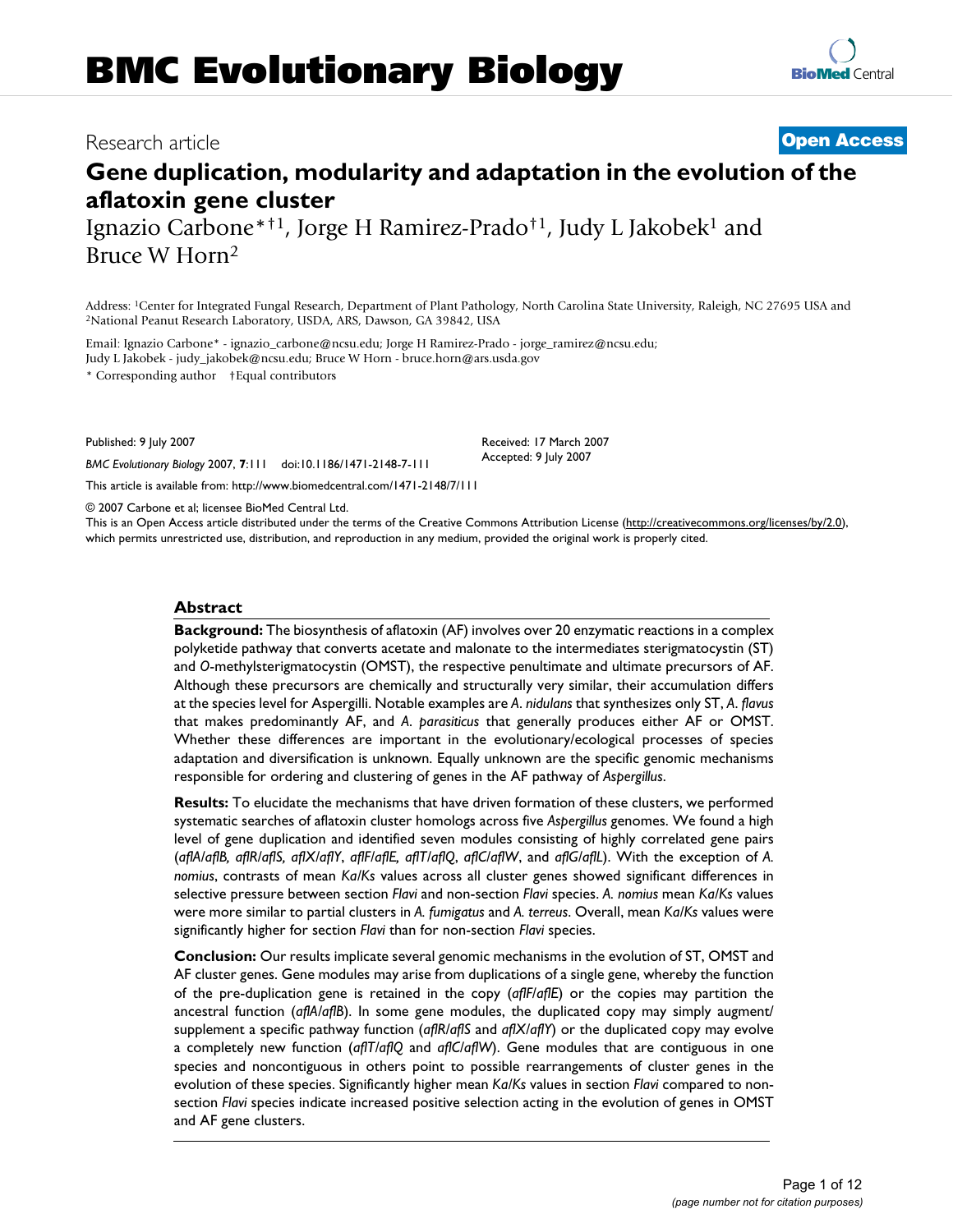## **Background**

Filamentous fungi produce a wide variety of economically important secondary metabolites (extrolites). An extrolite is any outwardly directed chemical compound that is excreted or accumulated in the cell wall of a living organism [1]. Many of these extrolite compounds are beneficial, such as antibiotics, food grade pigments, enzymes, vitamins, lipids, and various pharmaceuticals; however, others, such as mycotoxins, have deleterious effects [2]. Mycotoxins are some of the most toxic natural substances known and have been estimated to contaminate up to 25% of the world's food production [3]. Although mycotoxins are widespread, the evolutionary/ecological basis for their production is largely unknown. There are several classes of mycotoxins, based on structural and chemical properties, including polyketides (e.g. sterigmatocystin and aflatoxins; [4]), cyclic peptides, alkaloids, sesquiterpenoids (e.g. trichothecenes; [5]) and epipolythiodioxopiperazines (e.g. gliotoxin; [6]). The aflatoxin (AF) pathway is one of the most intensively studied and well characterized of the polyketide pathways. Aflatoxins are a family of toxic and carcinogenic metabolites that are responsible for contamination of agricultural crops, resulting in staggering losses to the agricultural industry and untold impact on human health worldwide [7,8].

Aflatoxin-producing fungi primarily belong to *Aspergillus* section *Flavi*, which includes *A. flavus* and *A. parasiticus*, the species most responsible for aflatoxin contamination of oil-rich crops such as corn, peanuts, cottonseed, and tree nuts [9]. There are four major classes of AF, depending on the presence of the characteristic polyketide dihydro-  $(B_1 \text{ and } G_1)$  or tetrahydro-  $(B_2 \text{ and } G_2)$  bisfuran rings [10] (Figure 1). A. *flavus* produces aflatoxins  $B_1$  and  $B_2$  and often another mycotoxin, cyclopiazonic acid (CPA) [11,12]. Isolates differ considerably in the amount of aflatoxins produced, and populations of *A. flavus* vary in proportions of strains that produce both aflatoxins and CPA, aflatoxins alone, CPA alone, and neither mycotoxin [11]. Divergence within *A*. *flavus* has allowed for further classification of two phenotypic groups based on the morphology of the sclerotia, which are either large (L) or small (S) with a diameter of greater than or less than 400 μm, respectively [9]. Geiser *et al*. [13,14] subdivided *A. flavus* into two groups based on RFLPs of nuclear-coding genes and DNA sequences. Group I contains both L and S strains that produce aflatoxins  $B_1$  and  $B_2$ , whereas Group II comprises only S strains that often produce B and G aflatoxins and represents, at least in part, an unnamed taxon. *A. parasiticus* primarily infects peanuts and is uncommon in aerial crops such as corn and cottonseed [9]. The species produces both B and G aflatoxins at generally high concentrations and nonaflatoxigenic isolates are uncommon; CPA is not produced [12]. Nonaflatoxigenic isolates of *A. parasiticus* instead often accumulate *O*-methylsterigmatocystin (OMST), an immediate precursor to aflatoxin  $B_1$ [12]. Section *Flavi* species other than *A. flavus* and *A. parasiticus* are mostly of minor importance to agriculture and include *A. nomius*, *A. bombycis*, and the unnamed taxon, all of which produce aflatoxins  $B_1$ ,  $B_2$ ,  $G_1$ , and  $G_2$ , and A. *pseudotamarii*, which produces aflatoxins  $B_1$  and  $B_2$ [15,16].

To better understand aflatoxin production in the Aspergilli, the organization, function and regulation of genes involved in AF biosynthesis has been a focus of study [17,18]. The genes in AF biosynthesis are clustered in a 70-kb DNA region and encode at least 23 coregulated transcripts under the control of the regulatory gene *aflR* [19,20]. In both the AF and sterigmatocystin (ST) gene clusters, *aflR* is a positive regulatory gene required for the transcriptional activation of most, if not all, pathway genes [21]. As shown in Figure 1, ST is produced by several fungal species, including *A. nidulans*, a model genetic sys-



#### Figure 1

**Precursor and terminal metabolites in AF biosynthesis**. Sterigmatocystin (ST), *O-*methylsterigmatocystin (OMST) and aflatoxins (AF) are synthesized as end products by numerous ascomycetes. There are four major aflatoxins:  $B_1$ ,  $B_2$ ,  $G_1$  and  $G_2$ . Aflatoxins  $B_2$  and  $G_2$  are missing the double bond (indicated in red), which is present in B<sub>1</sub> and G<sub>1</sub>. A. parasiticus produces B<sub>1</sub>, B<sub>2</sub>, G<sub>1</sub> and G<sub>2</sub>; nonaflatoxigenic A. para*siticus* strains commonly accumulate OMST. The gene *aflU* is required for the formation of G aflatoxins [10]; *aflQ* is required for the formation of B aflatoxins [17]; and *aflP* is required for the conversion of ST to OMST [17]. *A. flavus*, *A. parasiticus*, *A. nomius* [68], *A. pseudotamarii* [69] and *A. bombycis* [68] belong to *Aspergillus* section *Flavi. Emericella* is a teleomorphic genus for the sexual stage of *Aspergillus*. *Monocillium*  is an anamorphic name associated with a *Niesslia* teleomorph, also in the Phylum Ascomycota. The Ascomycota comprise highly divergent fungal lineages that span 450 million years of evolutionary history [70].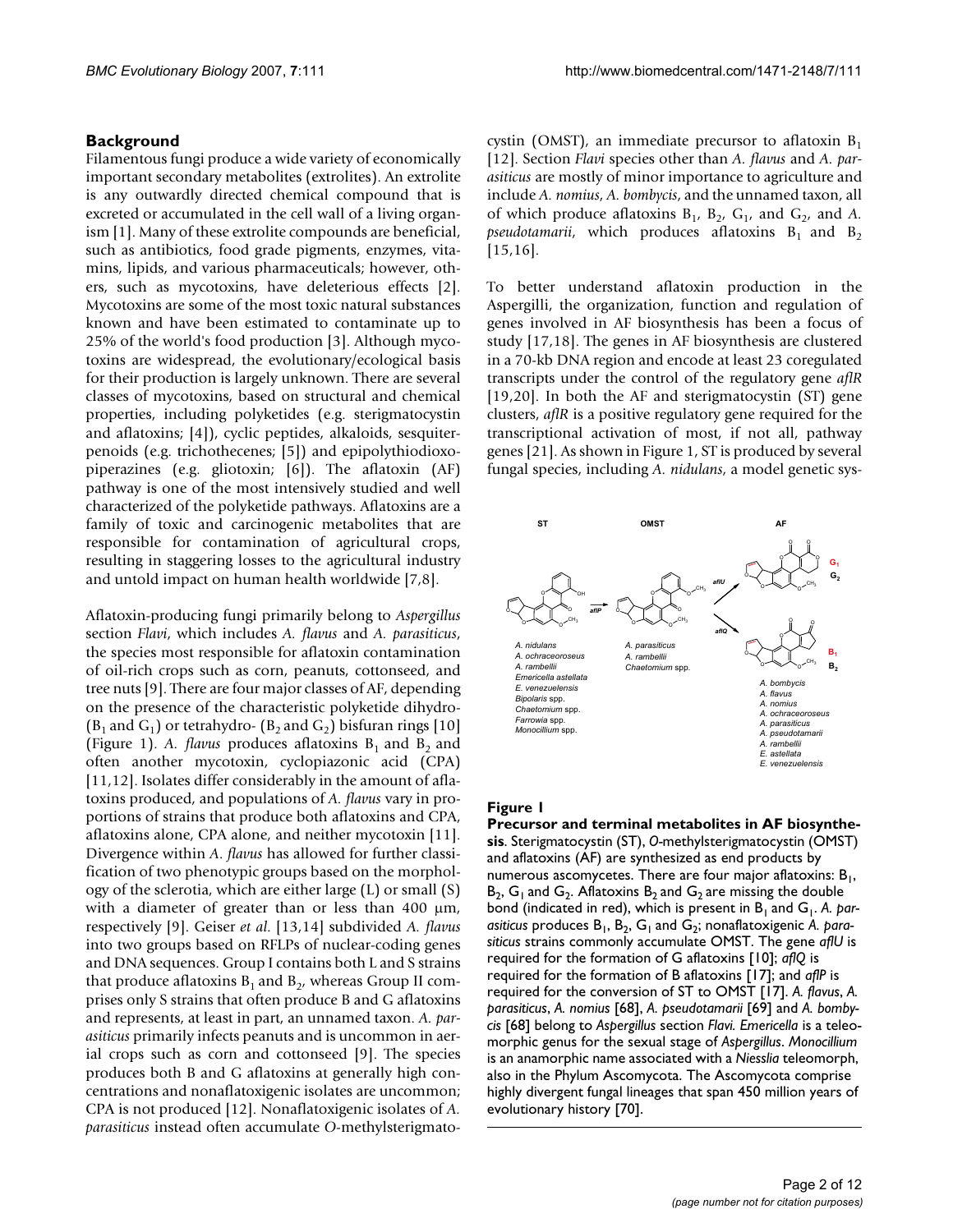tem that has been used to identify the genes involved in ST biosynthesis [22]. The ST and OMST precursors are environmentally stable mycotoxins and are chemically and structurally similar to AF. The accumulation of particular extrolites of the AF biosynthetic family often differs at the species level for Aspergilli. For instance, *A*. *nidulans* synthesizes only ST, while strains of *A. ochraceoroseus* have been shown to accumulate ST and AF (Figure 1). In comparison, *Aspergillus* species in section *Flavi*, including *A*. *flavus*, *A*. *parasiticus, A*. *bombycis*, *A*. *nomius*, and *A*. *pseudotamarii*, predominantly synthesize AF. These section *Flavi* species have an identical cluster configuration, whereas gene order in *A. ochraceoroseus* is more similar to the ST cluster in *A. nidulans* [22], indicating that gene order does not determine whether ST or AF is synthesized [23]. The recent availability of the complete genome of *A. flavus* as well as other *Aspergillus* species [24-26] will allow us to further assess the role of gene duplication, recruitment and reorganization in the evolution of this important pathway.

To date eight *Aspergillus* genomes have been sequenced, including the model organism *A. nidulans* [27] and species of industrial (*A. niger* [28], *A. oryzae* [29]), medical (*A. fumigatus* [30], *A. terreus* [31]*, A. fischerianus* [32]*, A. clavatus* [33]) and agricultural (*A. flavus* [34]) importance. All genomes contain eight chromosomes but vary in their overall size and in the number of predicted genes. For example, the genomes of *A. oryzae* (37.2 Mb, 12,319 predicted genes [29]) and *A. flavus* (36.3 Mb, 13,091 predicted genes [34]) are very similar and approximately 20% larger than the genomes of *A. fumigatus* (28.8 Mb, 10,114 predicted genes [30]), *A. nidulans* (30.1 Mb, 10,701 predicted genes [27]) and *A. terreus* (29.2 Mb, 10,406 predicted genes [31]). Preliminary comparative genome analyses reveal large non-syntenous regions resulting from insertions or deletions in subtelomeric sequences, intra-molecular recombinations, variation in the number of repeated elements, tandem repeats, and gene duplicates [24]. The proximity of the AF gene cluster to the telomere in *A. flavus*, and the enrichment of secondary metabolite genes in subtelomeric regions in the Aspergilli in general, may facilitate the rapid reorganization and evolution of these genes in a species-specific fashion. This may explain the specificity of AF pathway extrolite profiles (chemotypes) for specific *Aspergillus* taxa.

The biological significance of AF chemotypes, like that of the majority of fungal secondary extrolites, is unclear. Numerous intriguing ideas regarding the function of AF pathway gene products have been offered and studies indicate that the role of these compounds in the survival of *Aspergillus* spp. may be extremely diverse [35,36]. Aflatoxins are not essential to the growth of Aspergilli under certain conditions and are not required for successful

competition in AF-producing strains [35,37]. However, there may be an association between the biosynthesis of AF and developmental processes governing sporulation. Several studies have demonstrated that chemical inhibitors, mutations, and various environmental stimuli that suppress the synthesis of AF also affect or inhibit sporulation in *Aspergillus* spp. [36,38]. Although we do not fully understand the biological significance of AF extrolites, the fact that AF and ST clusters are under strong purifying selection [39] indicates that clustering is actively maintained to counteract degradation by random neutral processes. In this study, we show that gene duplication and modularity as well as positive selection are responsible for the ordering and clustering of genes in the AF pathway of *Aspergillus*.

## **Results**

## *AF homologs and gene modules in Aspergillus*

We used the predicted polypeptide sequences in *A. parasiticus* AF gene cluster as our reference sequences in TBLASTN and TBLASTX comparisons of the *A. nidulans, A. fumigatus*, *A. flavus, A. terreus*, and *A. oryzae* genome databases. The genomes for *A. nidulans, A. fumigatus, A. flavus, A. terreus* and *A. oryzae* provide 13X, 11X, 10X, 11X and 9X sequence coverage, respectively [24-26,34]. Table 1 summarizes the map location (chromosome or contig), Evalue, percent coverage, and gene orientation, which is the direction of transcription depending on whether the top (+) or bottom (-) strand is being transcribed, for the two best homologs across all five *Aspergillus* genomes. The total number of putative duplicates for each cluster gene is plotted in Figure 2A.

In general, there is conservation of gene order and direction of transcription for specific groups of two or more AF pathway genes. We tested the hypothesis that genes showing a similar pattern of copy number across species have been duplicated together in groups that we term 'gene modules'. If the average copy number was less than two across all five genomes then we also considered the proximity of genes in inferring gene modules. Correlated genes that are not genomically proximate reflect historical modules that have undergone recent reorganization. The dendrogram in Figure 2B shows that gene copy number for groups of two or three AF cluster genes is significantly correlated (*P* < 0.05; 0.8 <*r*<sup>2</sup>*<*1). These highly correlated genes or modules, which may function as distinct biological units in AF biosynthesis, are color coded in Figure 3.

We identified seven putative gene modules across the five *Aspergillus* genomes. Not all genes in modules are syntenic across all genomes. There is conservation in gene order and direction of transcription for 1) all genes in the *A. parasiticus*, *A. flavus* and *A. oryzae* AF gene clusters, 2) modules with wo genes (e.g., *aflR/aflS, aflA/aflB*) in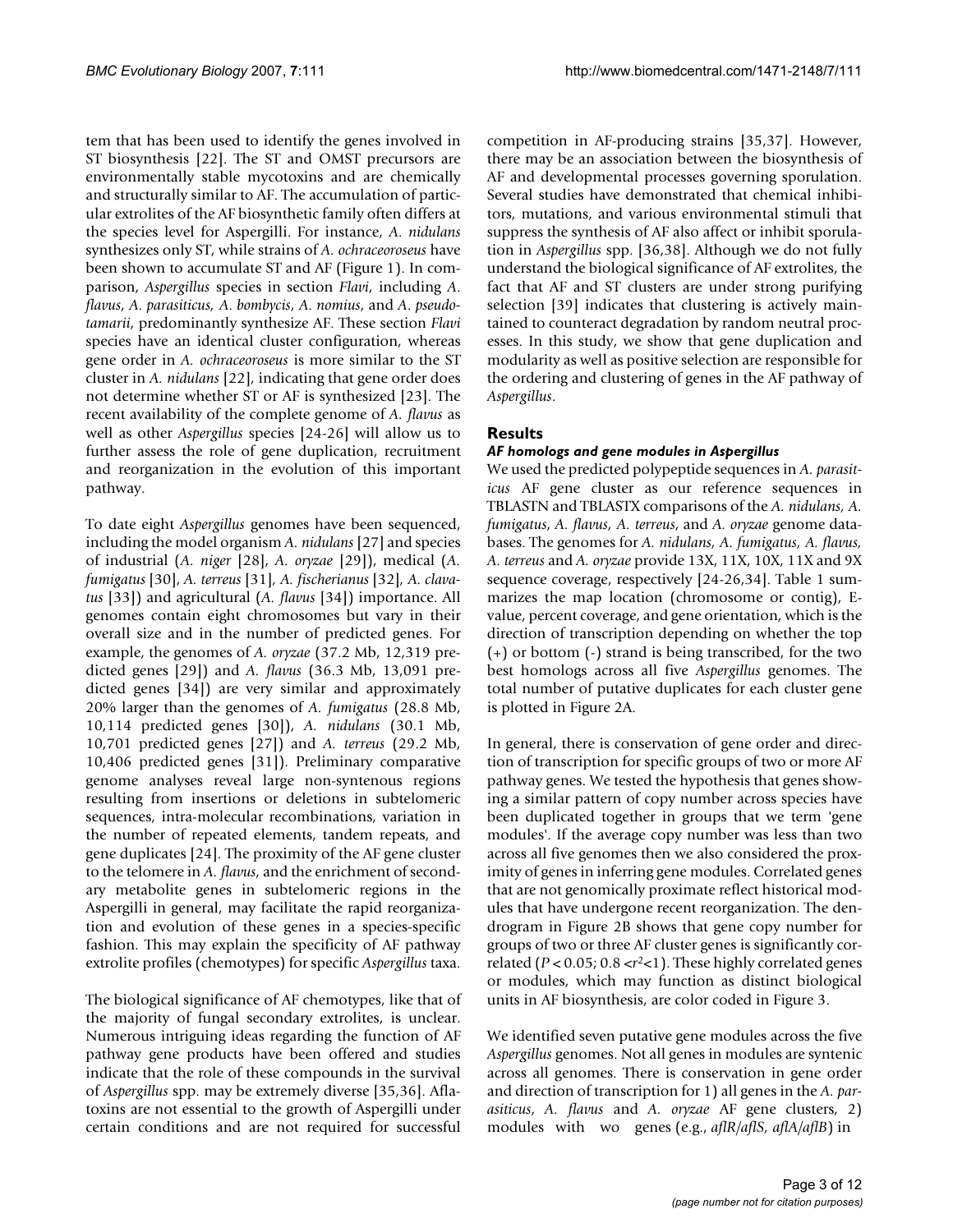#### *BMC Evolutionary Biology* 2007, 7:111 http://www.biomedcentral.com/1471-2148/7/111 *A. flavus A. oryzae A. nidulans A. terreus A. fumigatus* Gene Gene size (bp) Chromosome E-value %Coverage Strand Duplicates Chromosome E-value %Coverage Strand Duplicates Chromosome E-value %Coverage Strand Duplicates Contig E-value %Coverage Strand Duplicates Chromosome E-value %Coverage Strand Du *aflF* 1149 5 0 97 - 4 5 0 99 - 4 7 1.0E-134 99 - 3 2 5.0E-99 89 - 2 7 6.0E-19 29 + 1 2 1.0E-123 97 - 2 1.0E-120 91 - 3 1.0E-88 87 + 14 3.0E-99 87 + *aflU* 1497 3 0 96 + 13 3 0 77 + 18 8 5.0E-48 97 + 12 4 1.0E-114 88 - 7 5 6.0E-48 60 + 1 6 1.0E-115 98 - 6 1.0E-98 87 - 5 1.0E-46 96 - 5 1.0E-104 99 *aflT* 1545 3 0 100 + 43 3 0 88 + 47 8 1.0E-136 99 + 29 10 1.0E-162 93 + 32 6 1.0E-157 98 - 23 4 1.0E-162 93 + 4 1.0E-162 93 + 8 1.0E-153 95 - 4 1.0E-141 80 + 1 1.0E-143 95 *aflC* 6330 3 0 100 - 30 3 0 100 - 30 4 0 100 - 27 8 0 83 + 25 2 0 96 - 14 1 0 100 + 1 0 100 + 2 0 98 + 1 0 97 + 4 0 70 + *aflD* 816 3 1.0E-162 100 + 3 3 1.0E-167 100 + 3 4 6.0E-65 95 + 1 10 9.0E-37 79 - 1 5 4.0E-28 81 + 1 6 6.0E-35 84 - 6 9.0E-36 84 *aflA* 5016 3 0 98 - 5 3 0 100 - 5 8 0 96 + 5 6 0 94 + 2 3 0 91 - 1 8 0 91 - 8 0 90 - 4 1.0E-133 95 - 13 0 90 *aflB* 5667 3 0 98 + 5 3 0 100 + 5 4 0 97 + 5 6 0 78 - 2 3 0 42 + 1 8 0 100 + 8 1.0E-145 98 + 8 0 97 - 13 1.0E-176 98 + *aflR* 1335 3 0 100 - 1 3 0 100 - 1 4 2.0E-30 96 - 2 12 7.0E-15 85 + 1 4 3.0E-15 68 + 1 3 6.0E-27 97 + *aflS* 1317 3 0 100 + 1 3 0 100 + 1 8 6.0E-61 73 + 2 12 2.0E-39 90 + 1 4 9.0E-54 51 + 1 *aflH* 837 3 1.0E-174 100 + 1 3 1.0E-172 100 + 1 4 4.0E-99 79 + 1 9 2.0E-06 31 - 1 2 9.0E-16 57 - 1 *aflJ* 945 3 0 100 + 1 3 0 100 + 1 5 3.0E-76 95 - 2 1 5.0E-96 96 - 1 3 3.0E-12 33 - 1 4 1.0E-75 90 + *aflE* 1167 3 0 100 + 5 3 0 100 + 5 4 1.0E-149 95 - 4 14 1.0E-113 87 + 3 2 1.0E-113 87 - 2 5 1.0E-119 84 - 5 1.0E-119 85 - 8 1.0E-101 88 - 2 1.0E-91 87 - 2 1.0E-113 87 *aflM* 789 3 1.0E-144 100 + 3 3 1.0E-153 100 + 3 4 1.0E-115 98 - 2 5 9.0E-36 96 + 4 2 6.0E-36 93 - 3 8 2.0E-24 98 - 8 1.0E-25 98 - 8 1.0E-95 97 + 8 4.0E-32 96 - 7 1.0E-27 77 + *aflN* 1479 3 0 90 + 3 3 0 100 + 3 4 1.0E-101 95 - 3 13 7.0E-53 80 + 2 3 1.0E-15 71 + 1 8 1.0E-90 92 + 8 1.0E-90 92 + 5 1.0E-63 99 + 11 1.0E-39 91 *aflG* 1488 3 0 92 - 12 3 0 100 - 13 4 0 95 - 4 3 2.0E-47 94 + 4 4 2.0E-50 88 - 4 1 3.0E-50 83 + 1 1.0E-49 89 + 1 4.0E-30 87 - 13 5.0E-47 94 - 7 5.0E-42 88 *aflL* 1503 3 0 100 - 5 3 0 100 - 6 4 0 96 - 2 3 8.0E-56 93 + 2 7 1.0E-63 90 - 2 1503 3 3.0E-66 89 + 3 3.0E-66 89 + 1 6.0E-34 95 - 10 5.0E-55 85 + 4 5.0E-57 89 + *aflI* 858 3 1.0E-164 99 - 1 3 1.0E-159 100 - 1 4 9.0E-84 85 - 1 12 2.0E-13 36 - 1 4 1.10E-02 14 - 1 *aflO* 1161 3 0 100 - 11 3 0 100 - 11 4 0 98 - 9 1 2.0E-33 43 + 1 7 8.0E-24 73 - 1 5 2.0E-66 84 - 5 2.0E-66 87 - 4 5.0E-50 81 + *aflP* 1257 3 0 100 - 1 3 0 100 - 1 4 1.0E-17 67 - 1 1 3.0E-20 66 - 1 5 1.0E-87 81 - 1 *aflQ* 1587 3 0 100 + 13 3 0 100 + 14 7 1.0E-111 91 - 6 11 1.0E-132 91 + 9 8 1.0E-28 88 + 3 4 1.0E-117 89 + 4 1.0E-115 91 + 6 4.0E-66 90 + 3 1.0E-110 90 + 8 1.0E-28 78 + *aflK* 1932 3 0 100 + 6 3 0 100 + 6 4 0 93 + 7 2 2.0E-63 87 - 6 3 2.0E-68 89 + 3 4 1.0E-55 86 - 4 6.0E-56 86 - 6 1.0E-100 89 + 11 6.0E-59 70 - 2 2.0E-50 89 + *aflV* 1527 3 0 100 - 3 3 0 100 - 3 4 0 93 + 2 4 1.0E-24 75 - 3 4 6.0E-13 84 - 1 1 3.0E-59 89 + 1 3.0E-59 90 + 1 8.0E-54 90 - 13 2.0E-23 83 + *aflW* 1446 3 0 99 + 13 3 0 98 + 13 4 0 98 + 10 10 6.0E-50 96 + 11 6 4.0E-48 96 + 3 5 2.0E-55 96 - 5 2.0E-55 95 - 3 9.0E-50 94 - 2 3.0E-41 97 + 6 6.0E-34 92 + *aflX* 801 3 1.0E-172 100 - 1 3 1.0E-173 100 - 1 4 3.0E-82 77 - 2 7 6.0E-46 95 + 2 4 1.0E-67 94 - 1 8 3.0E-32 94 - 12 3.0E-33 94 *aflY* 1488 3 0 99 - 2 3 0 100 - 2 4 1.0E-140 96 + 3 12 4.0E-30 85 + 4 2 1.0E-26 73 - 2 4 2.0E-31 85 + 4 2.0E-31 85 + 8 1.0E-50 83 - 2 2.0E-24 79 + 4 1.0E-26 70 -

**Table 1: Summary of aflatoxin gene duplications, cut-off values and orientations of homologs across five** *Aspergillus* **genomes.\***

\*For *aflI* in *A. fumigatus* and *aflH* in *A. terreus*, the E-values are greater than the cut-off value for homology searches (E < 10-8).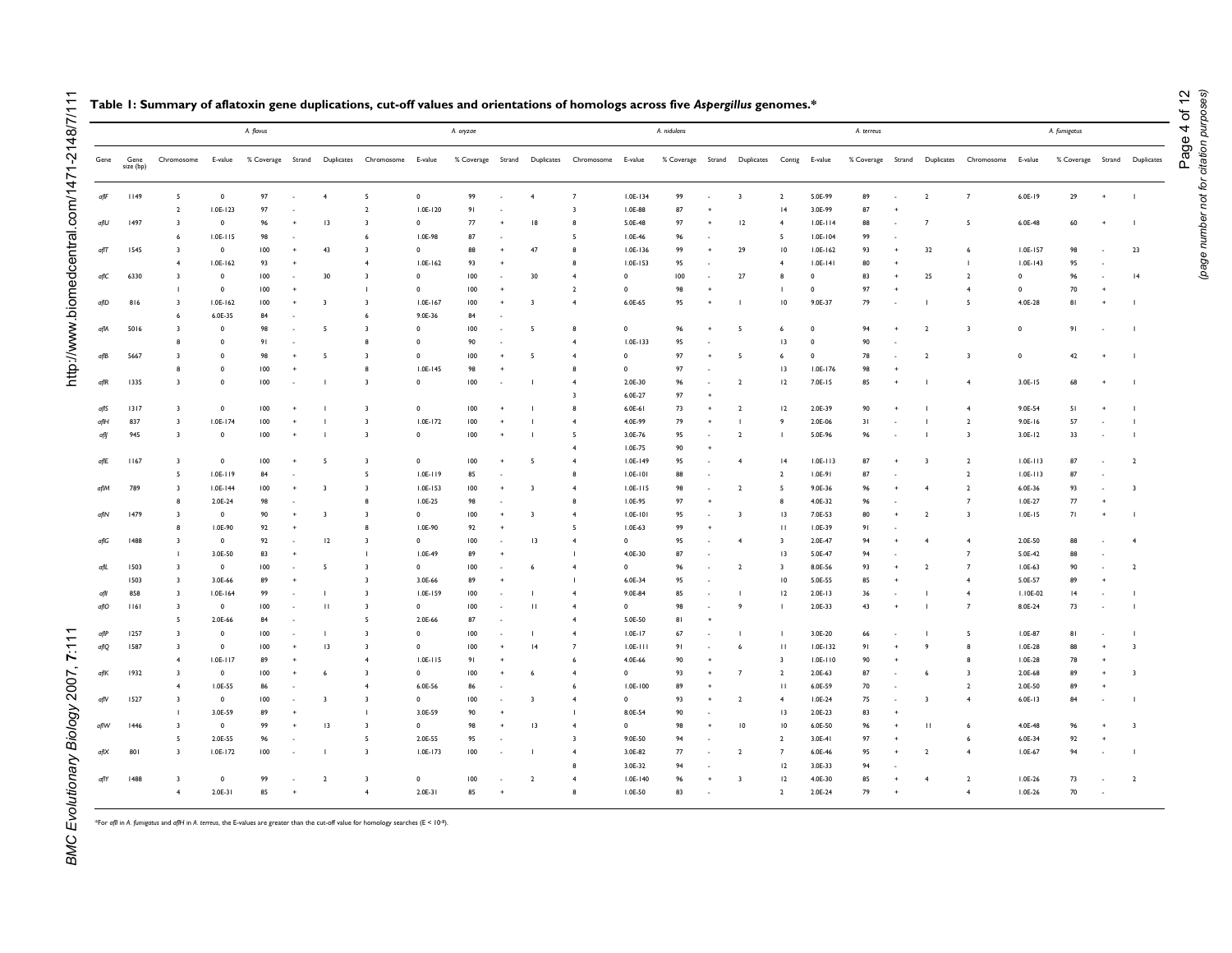

## Genome-wide tallies of aflato **Figure 2** xin gene duplicates, correlations among gene duplicates and inferred gene modules

**Genome-wide tallies of aflatoxin gene duplicates, correlations among gene duplicates and inferred gene modules. A**. The histogram plot shows the total number of putative aflatoxin gene cluster duplicates on y-axis across five *Aspergillus* genomes. The gene order in the histogram follows the order of genes in the *A. flavus* cluster (see cluster schematic below histogram). **B**. Hierarchical cluster dendrogram showing the correlations among gene duplicates in Figure 2A. Correlations are based on a dissimilarity measure of (1-*r*2) in which correlation values are assigned "distance" values ranging from 0.0 (completely correlated, *r*2 = 1) to 1.0 (completely uncorrelated, *r*2 = 0). The y-axis represents the height or distance between the gene groups divided at that point. The dendrogram shows seven putative gene modules listed from left to right as: *aflX/aflY, aflJ/ aflR/aflS, aflC/aflW, aflA/aflB, aflF/aflE, aflT/aflQ* and *aflG/aflL* that are highly correlated (0.80 <*r*2 < 1) across the five *Aspergillus*  genomes. We consider *aflR/aflS/aflJ* as correlated since only *aflH* separates *aflR/aflS* from *aflJ*. These correlated pairs are the inferred gene modules, color coded in Figure 3.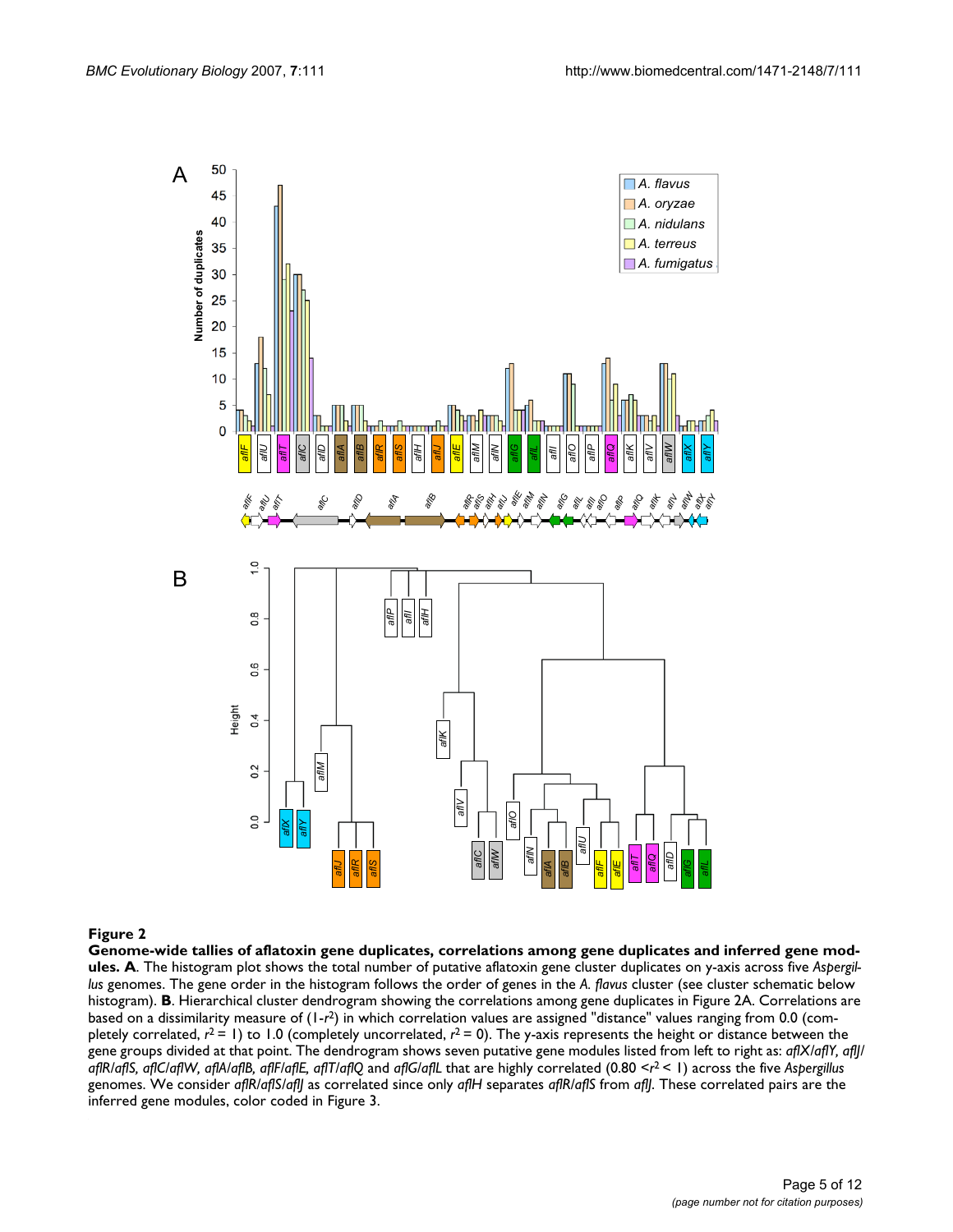

## Gene module reorganization in complete cl **Figure 3** usters and modularity in partial clusters

**Gene module reorganization in complete clusters and modularity in partial clusters**. The cluster schematic shows the chromosomal location, gene order and direction of transcription of genes in ST, AF and partial gene clusters. To simplify comparisons among AF and ST clusters we adopt the new AF gene nomenclature throughout [17]. The seven inferred gene modules are color coded. The arrows in the cluster at the top indicate the location of noncontiguous recombination blocks in the *A. parasiticus* gene cluster [40]. The intergenic regions indicated by the black arrows share a common evolutionary history and can be concatenated into a single contiguous block such that *aflB* and *aflL* are adjacent in a hypothetical ancestor. Similarly the intergenic regions shown with grey arrows can be reunited such that *aflE* and *aflW* are adjacent. Overall this reorganization mirrors the order of these genes in the *A. nidulans* ST cluster and highlights the importance of gene module reorganization in the evolution of AF and ST clusters. A partial cluster duplication has been reported for some strains of *A. parasiticus* [71]. Syntenic partial clusters of five genes (*aflC, aflS, aflR, aflX* and *aflY*) were identified in *A. fumigatus* and *A. terreus*.

the *A. nidulans* ST cluster and the *A. parasiticus, A. flavus, A. oryzae* AF clusters, and 3) at least two cluster genes (*aflA/ aflB*) in *A. fumigatus* and *A. terreus* genomes (Figure 3). Syntenic partial clusters of five genes (*aflC, aflS, aflR, aflX* and *aflY*) were identified in *A. fumigatus* and *A. terreus*. Both the *A. fumigatus* partial cluster and the *A. nidulans* ST cluster reside on chromosome 4 while the *A. parasiticus*, *A. flavus* and *A. oryzae* AF gene clusters are located near the telomere of chromosome 3. From these data alone, the phylogenetic relationships among *A. fumigatus, A. terreus, A. nidulans* and section *Flavi* species can not be fully resolved, but the observed synteny in the partial clusters of *A. fumigatus* and *A. terreus* may indicate that similar evolutionary mechanisms have influenced the evolution of these clusters. Gene modules that are contiguous only in the AF clusters of certain species may arise from gene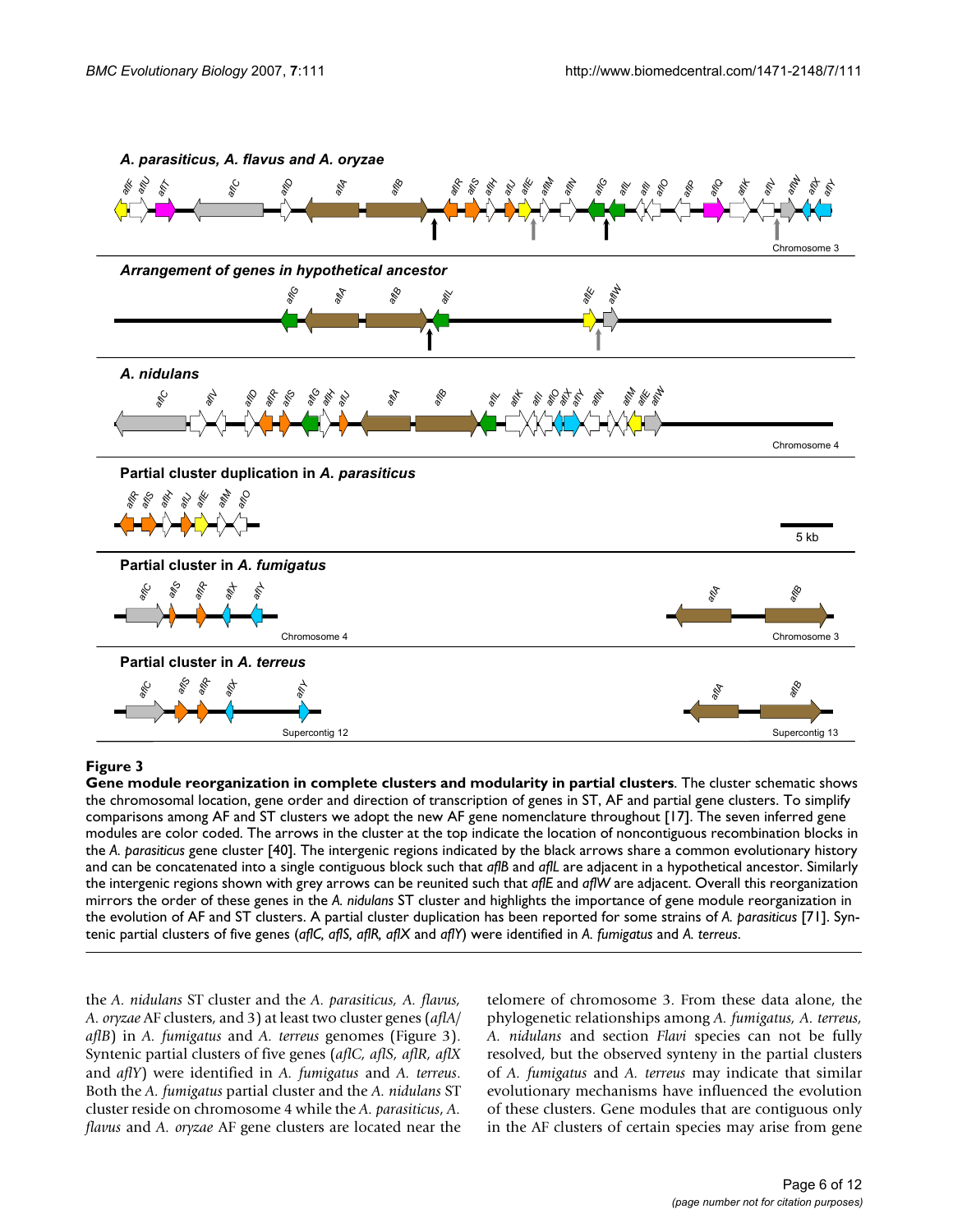reorganization that reunites previously separated genes. A striking example is *aflG/aflL*, which is contiguous only in the cluster of section *Flavi* species, suggesting either recruitment from other genomic locations or reorganization of cluster genes from an ST ancestor (Figure 3). Population genetic analyses of molecular sequence variation in the aflatoxin gene cluster of *A. parasiticus* support the latter hypothesis [40]. Other putative gene modules *aflF/ aflE, aflT/aflQ*, and *aflC/aflW* are separated by more than 35 kb in ST and AF gene clusters.

There was no evidence of partial clustering of two or more gene modules residing outside the AF and ST clusters. Thus, we focused on the gene module itself and examined the orientation and separation of genes in modules residing outside the cluster (Table 1). Our definition of a gene module is independent of the physical proximity of genes. Even gene modules that are syntenic in all species clusters vary in their degree of synteny when residing outside of the cluster. For example, in *A. flavus*, the two *aflA/aflB* gene modules that map to chromosome 3 but reside outside the cluster are nonsyntenous. In one module, the *aflA* and *aflB* genes are separated by 30 kb and in the other module by approximately 40 kb. Other gene modules residing outside the cluster show a high degree of synteny. For example, a copy of *aflF/aflE* on chromosome 7 of *A. nidulans* (not shown in Table 1) is contiguous and *aflF* and *aflE* are separated by less than 1 kb, comparable to the distance separating contiguous gene modules in the cluster. In some cases the orientation of genes in modules residing outside the cluster in one species matches the configuration of genes in a different species. For example, a copy of the *aflX/aflY* module on chromosome 8 of *A. nidulans* (Table 1) has the same order and gene orientation as *aflX/ aflY* found in the AF clusters of section *Flavi* species (both genes negatively transcribed). This conservation further supports the vertical transmission of these modules.

#### *Species-specific adaptation*

Initially we observed conserved syntenic relationships among AF gene clusters that mirrored phylogenetic species groupings. For example, within section *Flavi*, all species show high conservation in gene order and direction of transcription. A second grouping that includes *A. fumigatus* and *A. terreus* has conserved partial clusters. The apparent outlier, *A. nidulans*, shares gene modules with both groups as well as local rearrangements of modules, giving rise to a unique cluster configuration that is intermediate in size to partial and full gene clusters. Indeed, if cluster configuration is indicative of higher-order phylogenetic relationships among these species, then molecular variation in cluster genes would be expected to track with the underlying phylogeny and could potentially also be linked to evolutionary/ecological processes of species adaptation and diversification.

The impact of positive (adaptive) or negative (purifying) selection on putative orthologs in full or partial AF clusters in *Aspergillus* was determined by calculating the ratio of amino acid (*Ka*) to synonymous (*Ks*) substitutions using GenomeHistory [41]. The magnitude of the *Ka/Ks* ratio provides evidence of genes under strong functional constraints (*Ka/Ks* < 1) or undergoing adaptive evolution (*Ka/Ks* > 1). We considered a linear model that parameterizes the selective pressure *(Ka/Ks*) on gene clusters in terms of variation across all cluster genes and species. Contrasts between section *Flavi* and non-section *Flavi* species showed significant differences in mean *Ka/Ks* values (*t* = -6.78, *P* < 0.0001), and mean *Ka/Ks* values were significantly higher for section *Flavi* species than for non-section *Flavi* species (Figure 4). With the exception of *A. nomius*, pairwise contrasts among section *Flavi* species indicated no significant differences in mean *Ka/Ks* values for *A. parasiticus*, the *A. parasiticus* partial cluster duplication, *A. flavus* and *A. oryzae*. Similarly, there were no significant differences in mean *Ka/Ks* values among non-section *Flavi* species; however, mean *Ka/Ks* values for *A. nomius* were more similar to *Ka/Ks* values of partial clusters in *A. fumigatus* and *A. terreus* than to the *A. nidulans* cluster (*t* = 3.13,  $P < 0.01$ ).

### **Discussion**

Our systematic genomic searches for duplicated AF cluster homologs followed by correlation analysis revealed seven putative gene modules: *aflA/aflB, aflR/aflS, aflX/aflY, aflF/ aflE, aflT/aflQ*, *aflC/aflW*, and *aflG/aflL*. Not all the genes in these modules are contiguous across all five *Aspergillus* species. The strong correlation observed among noncontiguous members of gene modules that are sometimes separated by more than 30 kb is consistent with vertical transmission but argues against horizontal transfer, which would require a simultaneous transfer of unlinked copies to all species, a highly unlikely event. Further evidence in support of vertical transmission is the report of putative homologs of AF genes in the pine needle pathogen, *Dothistroma septosporum* (previously known as *D. pini;* [42,43]) and in the plant pathogen, *Cercospora nicotianae* [44]. Among the putative AF orthologs identified in *D. septosporum*, the gene with the highest percent amino acid identity, *dotA*, shows 80% similarity to *aflM* of *A. parasiticus* [42,43]. In *C. nicotianae*, the CRG1 N-terminus zinc finger motif is homologous to the zinc finger domains of various regulatory proteins, including *aflR* of *Aspergillus* species [44]. The existence of *aflM* and *aflR* homologs in two ascomycete classes (Dothideomycetes and Eurotiomycetes) further argues against horizontal gene transfer and suggests that high sequence identity is the result of descent from a common ancestor and strong purifying selection.

It has been long proposed that metabolic gene clusters may be transferred horizontally between organisms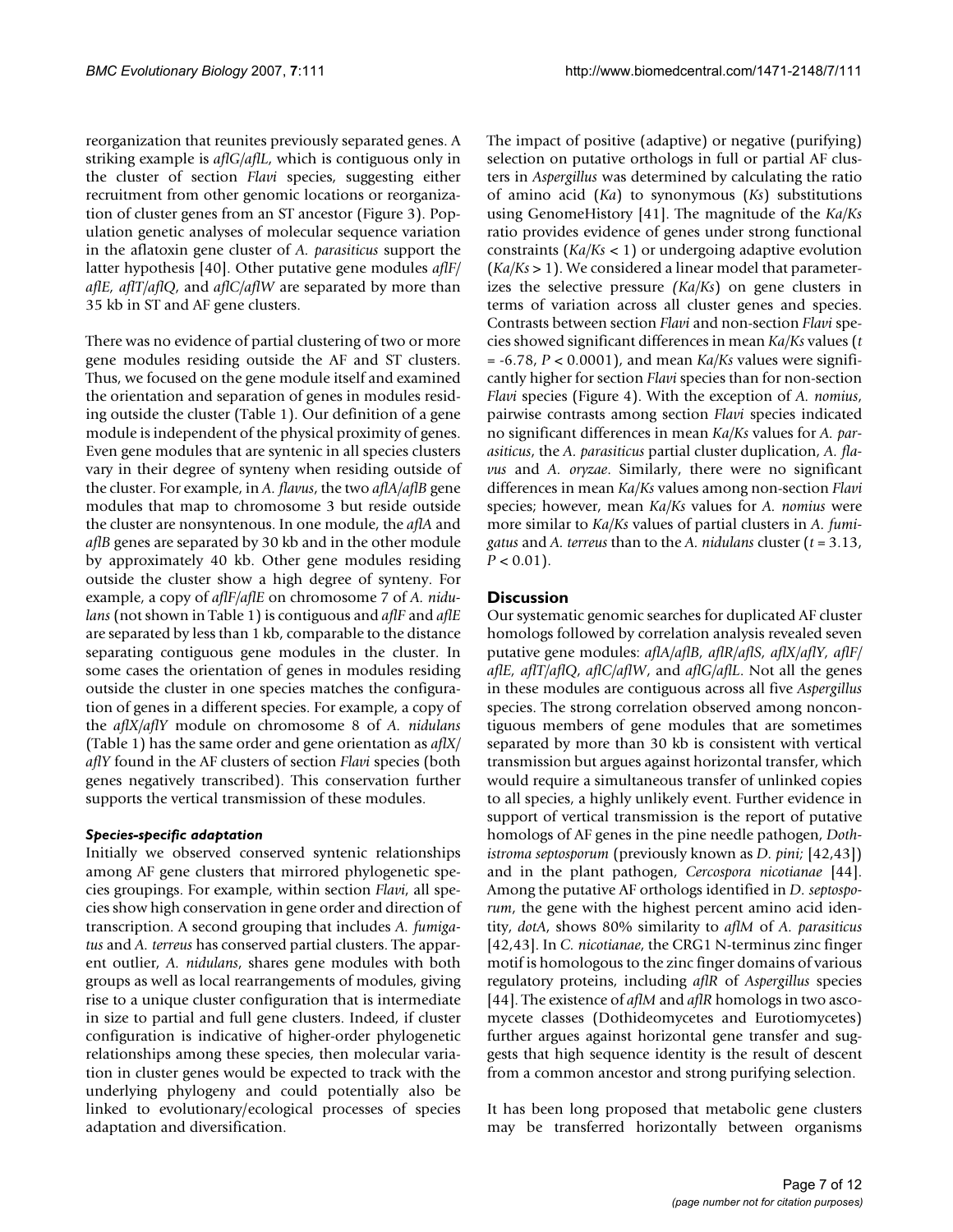

*Ka/Ks* **analysis for AF cluster orthologs**. Plot of mean *Ka/Ks* values on y-axis for cluster orthologs in *A. parasiticus, A. flavus, A. oryzae*, *A. nomius* and *A. nidulans*, as well as for putative partial clusters in *A. parasiticus, A. fumigatus* and *A. terreus*. Mean *Ka/Ks* 

[45,46]; however, direct experimental evidence that horizontal gene transfer maintains clustering in fungi is lacking. The phylogenetic evidence in support of horizontal gene transfer is also weak. In fact, phylogenetic analysis of polyketide synthases among fungal species indicates that gene duplications and losses can explain the data equally well and there is no need to invoke horizontal gene transfer [47]. Our comparative analyses suggest that intragenomic reorganization followed by vertical descent and gene loss is a more plausible mechanism and may explain the variation in chemotype profiles for different *Aspergillus* species. For example, *A. nomius* and *A. bombycis* produce both B and G aflatoxins whereas *A. flavus* synthesizes predominantly B aflatoxins. Species producing only B aflatoxins may have evolved due to the loss of genes required for the synthesis of G aflatoxins [10]. Specifically, *aflU*, which is missing or nonfunctional in *A. flavus* isolates, may be important in G aflatoxin production since the disruption of *aflU* in *A. parasiticus* results in the production of only B aflatoxins [10]. Indeed, the location of the AF cluster in the telomeric region of *A. nidulans, A. flavus* and *A. oryzae* would facilitate gene loss as well as recombination, DNA inversions, partial deletions, translocations and other genomic rearrangements [39,48-50].

Comparative analysis of complete and partial AF clusters across five *Aspergillus* species revealed a striking modular organization of pathway genes. We hypothesize that gene modules that are contiguous in one species and noncontiguous in others are the result of rearrangements in an ancestral species. For example, four cluster genes separate *aflG* and *aflL* in *A. nidulans* whereas *aflG* and *aflL* are contiguous in section *Flavi* gene clusters. If *aflG* and *aflL* underwent reorganization in the evolution of section *Flavi* species from an ancestor with a cluster configuration similar to *A. nidulans*, this suggests that the arrangement of *aflG* and *aflL* in the cluster does not determine whether ST or AF is synthesized. Indeed, *A. ochraceoroseus* has a cluster configuration very similar to *A. nidulans* and can synthesize both ST and AF [23]. Furthermore, gene modules need not be contiguous or clustered to remain functional. For example, an *aflR* duplicate that resides outside the cluster in some *A. parasiticus* strains has been reported to regulate AF biosynthesis [51], and *aflR* in the cluster can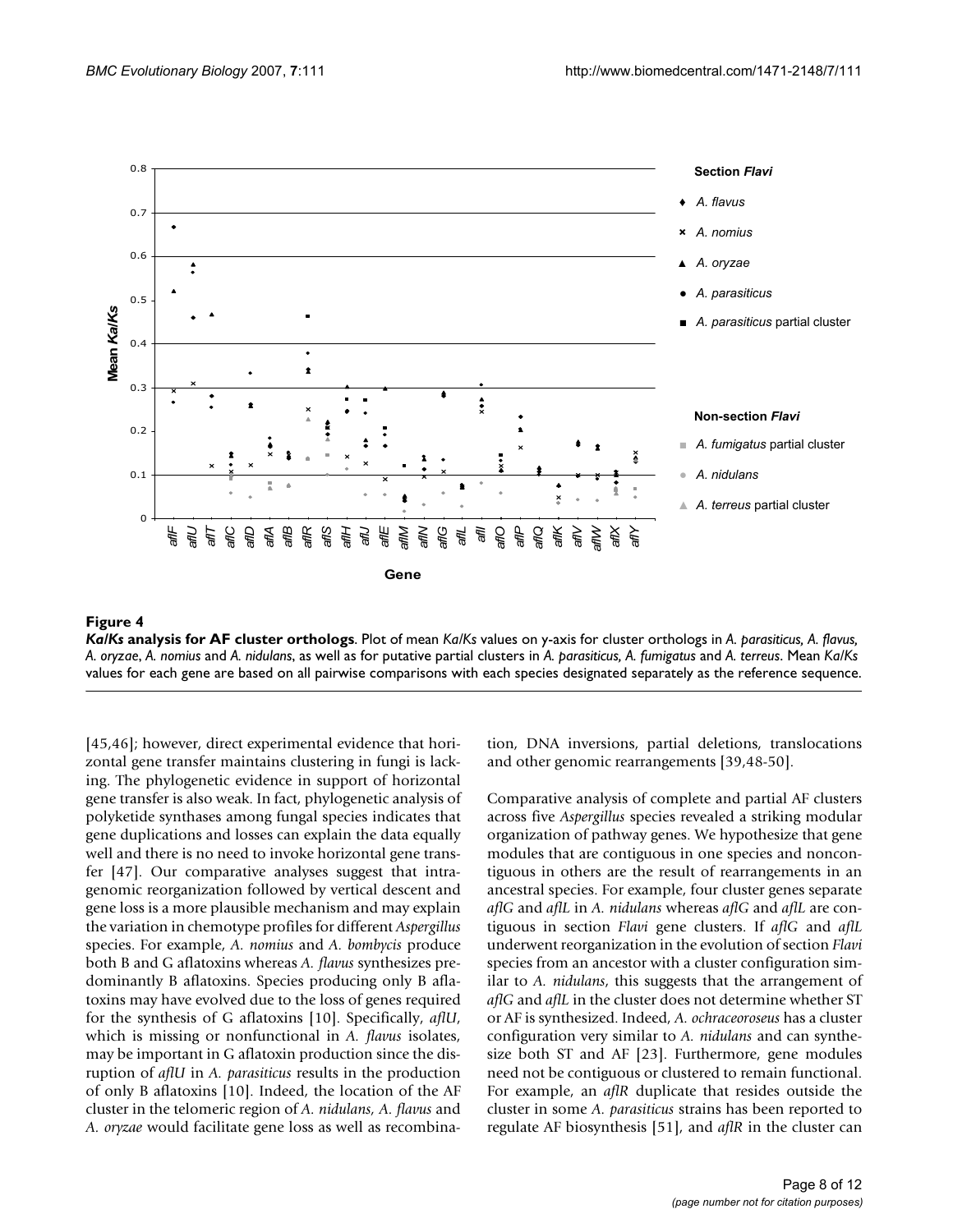control the expression of other genes within the genome [52]. In contrast, *aflD* is not expressed at native levels when moved outside of the *A. parasiticus* cluster, indicating that clustering does play an important role in regulating the expression of some AF biosynthetic genes [53].

Several hypotheses have been proposed to explain clustering in fungal genomes. Clustering can be a means of optimizing coregulation of genes, although clustering is not a prerequisite for coregulation as evidenced by the discovery of global regulatory genes of secondary metabolite clusters in *Aspergillus* spp. [54,55]; conversely, regulatory genes contained within gene clusters can control the expression of other genes outside of the clusters [52]. Selection acting on the cluster itself has also been invoked to explain the presence of gene clusters. In this case, the selection is independent of the selective advantage that the products of the pathway confer on the host organism [45]. This "selfish cluster" hypothesis postulates that horizontal gene transfer is an important mechanism for propagating and maintaining gene clusters in eukaryotes, reminiscent of the "selfish operon" hypothesis proposed in prokaryotes [56]. Other hypotheses postulate coadaptation and possibly gene duplication and differentiation as driving forces in gene cluster evolution [56].

Several mechanisms may have been important in the evolution and retention of AF gene modules. Gene modules may have arisen from duplications of a single gene whereby the copy retained the function of the pre-duplication gene, as observed with the *nor* reductase genes, *aflF*/ *aflE* [17]. Alternatively, gene modules may have undergone subfunctionalization in which copies partition the ancestral function, as with the fatty acid synthases, *aflA/ aflB* [57,58]. Other gene modules comprise genes that augment a specific pathway function, as exemplified by *aflR/aflS*, the pathway-specific transcription activator and enhancer [59], and *aflX/aflY*, the genes required for the conversion of versicolorin A to demethylsterigmatocystin [60]. The functional relationships among genes in noncontiguous modules *aflT/aflQ* and *aflC/aflW* are unknown but could include neofunctionalization, an adaptive process in which a completely new function has evolved for the duplicated copy. In addition to these localized gene duplication events, we cannot rule out a whole-genome duplication in an *Aspergillus* ancestor; conclusive evidence for this will require further analysis of gene duplicates among several genomes [61].

Adaptive processes may extend beyond gene modules to entire clusters of genes. We hypothesize that gene cluster evolution was driven by selection for new chemotypes, in this case, OMST and AF from an ST ancestor. If AF gene clusters evolved by the reorganization and recruitment of additional genes in an ST ancestor, then partial clusters

synthesizing intermediate compounds might represent the earliest or ancestral clusters. Are the partial clusters identified in *A. fumigatus* and *A. terreus* functional and are they the building blocks for larger clusters? Phylogenetic studies with sufficient taxon sampling suggest that *A. fumigatus* and *A. terreus* are ancestral to section *Flavi* [24,62]. Both *A. fumigatus* and *A. terreus* have the *aflA/aflB* gene modules and partial clusters of five genes: *aflC, aflS, aflR, aflX* and *aflY*. It has been speculated that a partial cluster consisting of *aflC, aflR, aflS, aflA*, and *aflB* would have allowed an *Aspergillus* ancestor to stabilize the polyketide to an anthraquinone [16]. Anthraquinones are colorful polycyclic aromatic hydrocarbons that accumulate in spores and may aid in their dispersal via arthropods and protection from predation [16]. Spore dispersal would impart increasing selective pressures on fungi to synthesize an arsenal of polyketide derivatives to facilitate the colonization of diverse and sometimes hostile environments. Indeed, our estimates of mean *Ka/Ks* values were significantly higher in section *Flavi* than in non-section *Flavi* species, indicating increased positive selection acting on genes in OMST and AF clusters relative to the ST cluster in *A. nidulans* and partial clusters in *A. fumigatus* and *A. terreus*.

Overall *Ka/Ks* ratios for AF homologs were less than one for both section *Flavi* and non-section *Flavi* species, indicating an ongoing process of purifying selection acting to eliminate mutations that have deleterious effects on chemotype biosynthesis. Our estimates of *Ka/Ks* were consistent with values reported by Ehrlich and coworkers in AF and ST clusters [39]. Within section *Flavi*, our microevolutionary analyses in *A. parasiticus* [40] suggest that the most recent common ancestor (MRCA) either produced high levels of  $G_1$  relative to  $B_1$  or was an OMST producer. Since no species is known to produce only G aflatoxins, a more likely hypothesis is that the MRCA of section *Flavi* was a B and G aflatoxin producer and that selection has been acting on the  $G_1/B_1$  ratio. One possible MRCA is A. *nomius*, a clear outgroup to section *Flavi* species that produces both B and G aflatoxins [63,64]. Another possibility is the unnamed taxon, which can also synthesize B and G aflatoxins [39]. The differences in aflatoxins produced by different species most likely represent a complex process that involves purifying and positive selection acting on a B and G producing ancestor; specific demographic, environmental and/or evolutionary processes in populations that maintain or break down AF gene clusters; and the actions of specific genes that are involved in AF pathway regulation [52] or other global regulatory genes of secondary metabolite clusters [54,55]. If the AF cluster arose from rearrangements of gene and/or gene modules in an ancestral *Aspergillus* species, then the signature of cluster reorganization may still be evident in descendent species. Preliminary analysis of molecular variation in the afla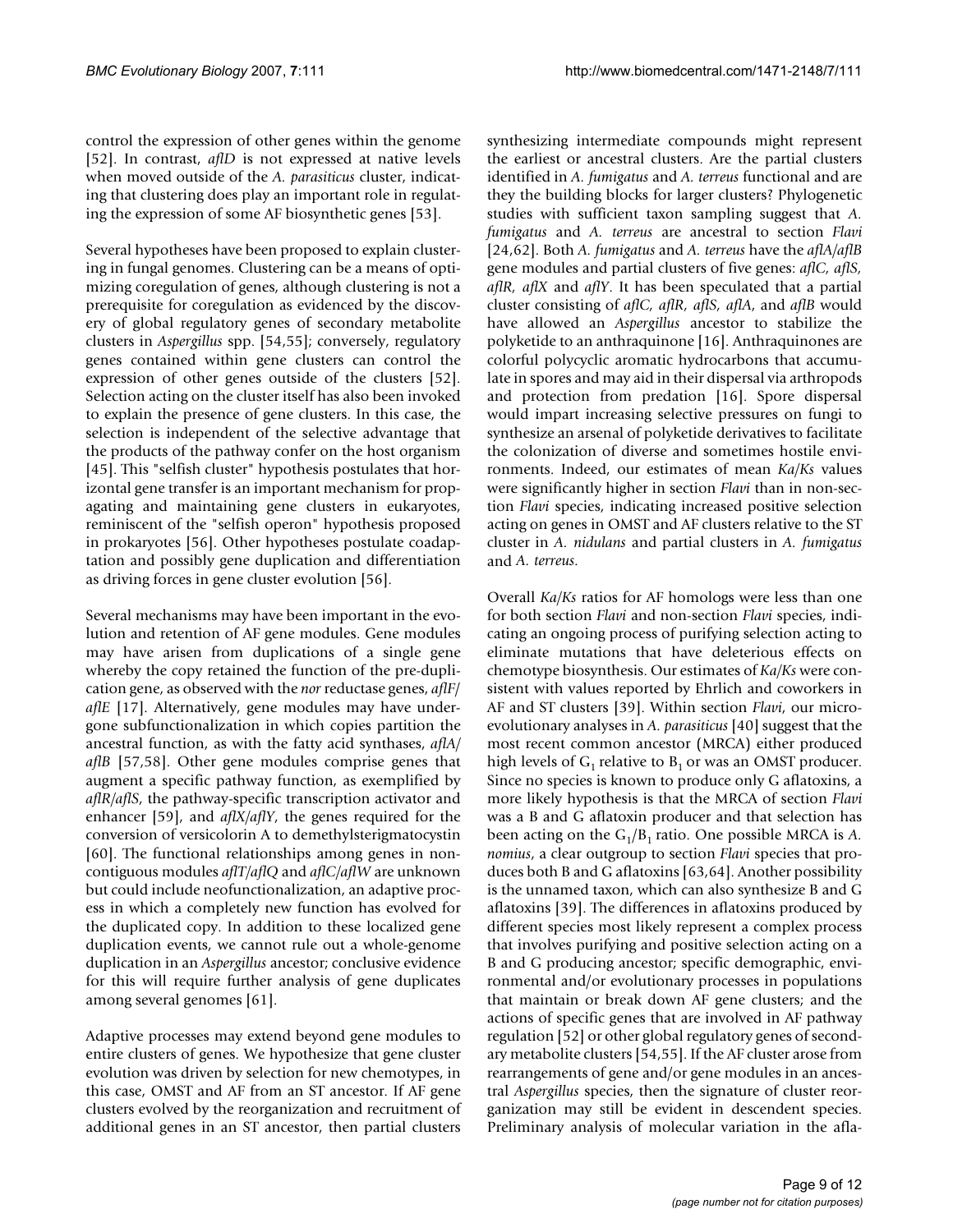toxin gene cluster of *A. parasiticus* [40] provides evidence for cluster reorganization from an ST ancestor, as well as evidence for recombination, balancing selection and chemotype-specific adaptation.

## **Conclusion**

Based on correlation and cluster analyses of AF gene cluster duplicates across five *Aspergillus* species, we inferred seven gene modules: *aflA/aflB, aflR/aflS, aflX/aflY, aflF/ aflE, aflT/aflQ*, *aflC/aflW*, and *aflG/aflL*. Our definition of a module includes the possibility that genes may become separated after their duplication and we hypothesize that differences in gene order between AF and ST clusters may be the result of gene reorganization in an ST ancestor. Gene duplication and vertical transmission appear to be the driving forces in the evolution and retention of AF gene modules across all five *Aspergillus* species. Gene modules may arise from duplications of a single gene, whereby the copy retains the function of the pre-duplication gene (*aflF*/*aflE*) or partitions the ancestral function (*aflA/aflB*). Alternatively, the duplicated copy may simply augment or supplement a specific pathway function (*aflR/aflS* and *aflX/aflY*) or evolve a completely new function as exemplified with *aflT/aflQ* and *aflC/aflW*. Significantly higher mean *Ka/Ks* values in section *Flavi* compared to non-section *Flavi* species is evidence of adaptation and increased positive selection acting on genes in OMST and AF clusters relative to the ST cluster in *A. nidulans* and partial clusters in *A. fumigatus* and *A. terreus*. Whether patterns of gene duplication and modularity in the aflatoxin gene cluster are further influenced by evolutionary processes in populations that maintain or break down AF gene clusters are unknown and an important area of further research.

## **Methods**

## *AF homologs in Aspergillus*

Genes were considered orthologous if they satisfied the following criteria: 1) at least two genes were syntenic, 2) the genes were the best reciprocal TBLASTN and TBLASTX hits with an E-value less than  $10^{-8}$ , and 3) the genes showed amino acid similarities of approximately 40% or greater and at least 70% of the amino acids could be aligned to the reference sequence. Results from BLAST searches were further parsed to determine if cluster genes were single copy or duplicated. The total number of putative gene copies within each genome was determined using the above criteria with two exceptions: 1) reciprocal BLAST hits were not performed, and 2) an E-value less than 10-20 was used when there was more than one copy to decrease the number of false positives.

### *Gene modules*

We identified as modules any group of two AF cluster genes that are highly correlated  $(P < 0.05; 0.8 < r^2 < 1)$ across the five *Aspergillus* genomes. We assessed correlation and clustering using Kendall's coefficient of concordance implemented in the R statistical package [65]. This was followed by a series of *F-*tests to test the null hypothesis of no relationship between each pair of highly correlated genes [66]. Significance thresholds were Bonferronicorrected by dividing by the total number of tests performed.

## *Species-specific adaptation*

Phylogenetic studies support a basal placement of *A. nidulans* and *A. terreus* relative to *A. fumigatus* and section *Flavi* species [24,62]. Because all species in section *Flavi* share a recent common ancestor and are related to nonsection *Flavi* species by an underlying phylogeny, we cannot assume independence among species with respect to their *Ka/Ks* values. We therefore tested whether there was a difference in mean *Ka/Ks* values between AF cluster homologs in section *Flavi* versus non-section *Flavi* species by constructing a linear model to account for variation between genes. This model can be written as *Ka/Ks* = mean of all *Ka/Ks* values + gene effect + species effect + error.

We tested the null hypothesis that there is no difference in mean *Ka/Ks* between species in section *Flavi* and non-section *Flavi* by computing and testing arbitrary species contrasts. For example, a contrast of the form c(-3,5,5,-3,-3,- 3,-3,5) where the species order is *A. flavus, A. fumigatus*, *A. nidulans, A. nomius, A. oryzae, A. parasiticus* partial cluster, *A. parasiticus*, and *A. terreus* would compare the mean *Ka/ Ks* of the section *Flavi* species with the mean *Ka/Ks* of the non-section *Flavi* species. In the above contrast, all species in section *Flavi* are assigned the same numerical value (-3) and non-section *Flavi* species are given a different number (5) such that the sum of both groups in the contrast is zero  $(-3 \times 5 + 5 \times 3)$ . Contrasts were computed using the fit.contrast function implemented by Gregory R. Warnes in the gmodels package in R [67]. The function returns a matrix containing the estimated regression coefficients, standard errors, *t*-values and two-sided *P*-values. A significant test result may indicate a difference in selective constraints on amino acid substitutions or adaptive evolution between the two species groups.

## **Authors' contributions**

IC and JHRP conceived the study and contributed equally to the acquisition, statistical analysis and interpretation of data. JLJ and BWH were involved in drafting the manuscript and revising it critically for important intellectual content. All authors read and approved the final manuscript.

## **Acknowledgements**

We thank Doug Brown (Center for Integrated Fungal Research) for bioinformatics support, Dr. Elie Hajj Moussa (Lebanese University) for preliminary insights on macro-scale patterns, and David Aylor (Bioinformatics Research Center, NC State University) for help in developing the correla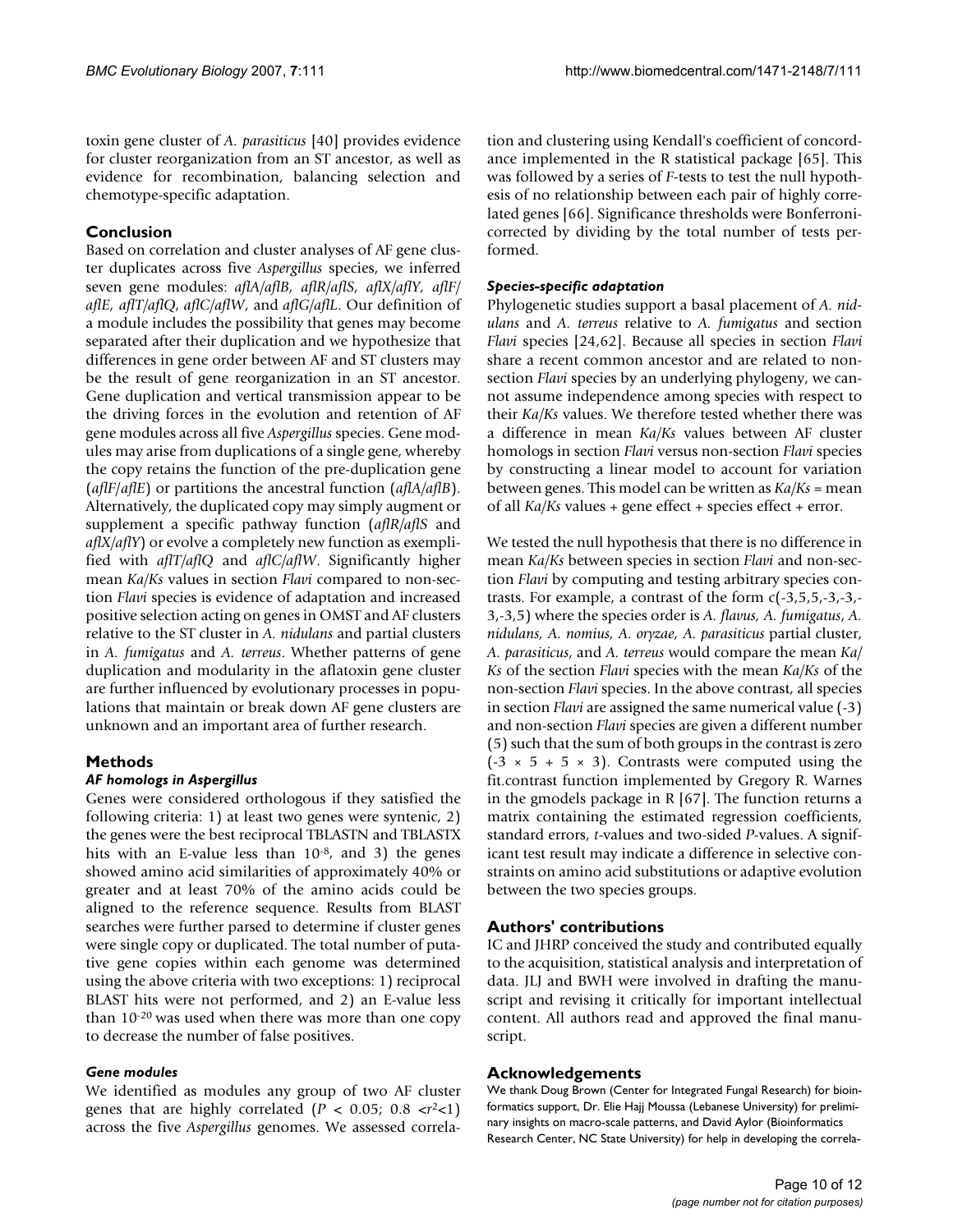tion tests and linear models in R. This work was supported in part by the University of North Carolina General Administration under an award for High Performance Computing (HPC) and Computational Sciences. Estimates of *Ka/Ks* using GenomeHistory were performed on HPC resources provided by the NC State Information Technology Division with support from the Office of the Provost and Office of Research and Graduate Studies. This work was funded by the North Carolina Cooperative State Research, Education, and Extension Service, grant numbers 2004-35400- 14429, 2005-34500-15893, 2006-35604-16666, and by the National Research Initiative of the USDA Cooperative State Research, Education and Extension Service, grant number 2005-35319-16126 to I. C.

#### **References**

- 1. Frisvad JC, Samson RA: **Polyphasic taxonomy of** *Penicillium* **subgenus** *Penicillium***. A guide to identification of food and airborne terverticillate Penicillia and their mycotoxins.** *Studies in Mycology* 2004, **49:**1-173.
- 2. Adrio JL, Demain AL: **[Fungal biotechnology.](http://www.ncbi.nlm.nih.gov/entrez/query.fcgi?cmd=Retrieve&db=PubMed&dopt=Abstract&list_uids=12898399)** *Int Microbiol* 2003, **6(3):**191-199.
- 3. Bennett JW, Klich M: **[Mycotoxins.](http://www.ncbi.nlm.nih.gov/entrez/query.fcgi?cmd=Retrieve&db=PubMed&dopt=Abstract&list_uids=12857779)** *Clin Microbiol Rev* 2003, **16(3):**497-516.
- 4. Payne GA, Brown MP: **Genetics and physiology of aflatoxin biosynthesis.** In *Annual Review of Phytopathology Volume 36*. Annual Reviews; 1998:392-362.
- 5. Desjardins AE, Hohn TM, McCormick SP: **Trichothecene biosynthesis in** *Fusarium* **[species: chemistry, genetics, and signifi](http://www.ncbi.nlm.nih.gov/entrez/query.fcgi?cmd=Retrieve&db=PubMed&dopt=Abstract&list_uids=8246841)[cance.](http://www.ncbi.nlm.nih.gov/entrez/query.fcgi?cmd=Retrieve&db=PubMed&dopt=Abstract&list_uids=8246841)** *Microbiol Rev* 1993, **57(3):**595-604.
- 6. Gardiner DM, Waring P, Howlett BJ: **[The epipolythiodioxopiper](http://www.ncbi.nlm.nih.gov/entrez/query.fcgi?cmd=Retrieve&db=PubMed&dopt=Abstract&list_uids=15817772)[azine \(ETP\) class of fungal toxins: distribution, mode of](http://www.ncbi.nlm.nih.gov/entrez/query.fcgi?cmd=Retrieve&db=PubMed&dopt=Abstract&list_uids=15817772) [action, functions and biosynthesis.](http://www.ncbi.nlm.nih.gov/entrez/query.fcgi?cmd=Retrieve&db=PubMed&dopt=Abstract&list_uids=15817772)** *Microbiology* 2005, **151(Pt 4):**1021-1032.
- 7. Robens J, Cardwell KF: **The costs of mycotoxin management in the United States.** In *Aflatoxin and Food Safety* Edited by: Abbas HK. Boca Raton , CRC Taylor & Francis; 2005:1-12.
- 8. Wang JS, Tang L: **Epidemiology of aflatoxin exposure and human liver cancer.** In *Aflatoxin and Food Safety* Edited by: Abbas HK. Boca Raton , CRC Taylor & Francis; 2005:195-211.
- 9. Horn BW: **Ecology and population biology of aflatoxigenic fungi in soil.** In *Aflatoxin and Food Safety* Edited by: Abbas HK. Boca Raton , CRC Taylor & Francis; 2005:95-116.
- 10. Ehrlich KC, Chang P-K, Yu J, Cotty PJ: **Aflatoxin biosynthesis cluster gene** *cypA* **[is required for G aflatoxin formation.](http://www.ncbi.nlm.nih.gov/entrez/query.fcgi?cmd=Retrieve&db=PubMed&dopt=Abstract&list_uids=15528514)** *Appl Environ Microbiol* 2004, **70(11):**6518-6524.
- 11. Horn BW, Dorner JW: **Regional differences in production of** aflatoxin B<sub>1</sub> and cyclopiazonic acid by soil isolates of Aspergil*lus flavus* **[along a transect within the United States.](http://www.ncbi.nlm.nih.gov/entrez/query.fcgi?cmd=Retrieve&db=PubMed&dopt=Abstract&list_uids=10103234)** *Appl Environ Microbiol* 1999, **65(4):**1444-1449.
- 12. Horn BW, Greene RL, Sobolev VS, Dorner JW, Powell JH, Layton RC: **Association of morphology and mycotoxin production with vegetative compatibility groups in** *Aspergillus flavus***,** *A. parasiticus***, and** *A. tamarii***.** *Mycologia* 1996, **88(4):**574-587.
- 13. Geiser DM, Pitt JI, Taylor JW: **Cryptic speciation and recombination in the aflatoxin-producing fungus** *Aspergillus flavus***[.](http://www.ncbi.nlm.nih.gov/entrez/query.fcgi?cmd=Retrieve&db=PubMed&dopt=Abstract&list_uids=9419385)** *Proceedings of the National Academy of Sciences of the United States of America* 1998, **95(1):**388-393.
- 14. Geiser DM, Dorner JW, Horn BW, Taylor JW: **The phylogenetics of mycotoxin and sclerotium production in** *Aspergillus flavus* **and** *Aspergillus oryzae***[.](http://www.ncbi.nlm.nih.gov/entrez/query.fcgi?cmd=Retrieve&db=PubMed&dopt=Abstract&list_uids=11273679)** *Fungal Genet Biol* 2000, **31(3):**169-179.
- 15. Frisvad JC, Skouboe P, Samson RA: **Taxonomic comparison of three different groups of aflatoxin producers and a new effi**cient producer of aflatoxin **B**<sub>1</sub>, sterigmatocystin and 3-O**methylsterigmatocystin,** *Aspergillus rambellii* **[sp. nov.](http://www.ncbi.nlm.nih.gov/entrez/query.fcgi?cmd=Retrieve&db=PubMed&dopt=Abstract&list_uids=16094871)** *Syst Appl Microbiol* 2005, **28(5):**442-453.
- 16. Cary JW, Ehrlich KC: **Aflatoxigenicity in** *Aspergillus***[: molecular](http://www.ncbi.nlm.nih.gov/entrez/query.fcgi?cmd=Retrieve&db=PubMed&dopt=Abstract&list_uids=16944284) [genetics, phylogenetic relationships and evolutionary impli](http://www.ncbi.nlm.nih.gov/entrez/query.fcgi?cmd=Retrieve&db=PubMed&dopt=Abstract&list_uids=16944284)[cations.](http://www.ncbi.nlm.nih.gov/entrez/query.fcgi?cmd=Retrieve&db=PubMed&dopt=Abstract&list_uids=16944284)** *Mycopathologia* 2006, **162(3):**167-177.
- 17. Yu J, Chang P-K, Ehrlich KC, Cary JW, Bhatnagar D, Cleveland TE, Payne GA, Linz JE, Woloshuk CP, Bennett JW: **[Clustered pathway](http://www.ncbi.nlm.nih.gov/entrez/query.fcgi?cmd=Retrieve&db=PubMed&dopt=Abstract&list_uids=15006741) [genes in aflatoxin biosynthesis.](http://www.ncbi.nlm.nih.gov/entrez/query.fcgi?cmd=Retrieve&db=PubMed&dopt=Abstract&list_uids=15006741)** *Appl Environ Microbiol* 2004, **70(3):**1253-1262.
- 18. Yabe K, Nakajima H: **[Enzyme reactions and genes in aflatoxin](http://www.ncbi.nlm.nih.gov/entrez/query.fcgi?cmd=Retrieve&db=PubMed&dopt=Abstract&list_uids=15022028) [biosynthesis.](http://www.ncbi.nlm.nih.gov/entrez/query.fcgi?cmd=Retrieve&db=PubMed&dopt=Abstract&list_uids=15022028)** *Appl Microbiol Biotechnol* 2004, **64(6):**745-755.
- 19. Chang P-K, Cary JW, Bhatnagar D, Cleveland TE, Bennett JW, Linz JE, Woloshuk CP, Payne GA: **Cloning of the** *Aspergillus parasiticus apa-2* **[gene associated with the regulation of aflatoxin biosyn](http://www.ncbi.nlm.nih.gov/entrez/query.fcgi?cmd=Retrieve&db=PubMed&dopt=Abstract&list_uids=8250554)[thesis.](http://www.ncbi.nlm.nih.gov/entrez/query.fcgi?cmd=Retrieve&db=PubMed&dopt=Abstract&list_uids=8250554)** *Appl Environ Microbiol* 1993, **59(10):**3273-3279.
- 20. Payne GA, Nystrom GJ, Bhatnagar D, Cleveland TE, Woloshuk CP: **Cloning of the** *afl-2* **gene involved in aflatoxin biosynthesis from** *Aspergillus flavus***[.](http://www.ncbi.nlm.nih.gov/entrez/query.fcgi?cmd=Retrieve&db=PubMed&dopt=Abstract&list_uids=8439147)** *Appl Environ Microbiol* 1993, **59(1):**156-162.
- 21. Yu JH, Butchko RA, Fernandes M, Keller NP, Leonard TJ, Adams TH: **Conservation of structure and function of the aflatoxin regulatory gene** *aflR* **from** *Aspergillus nidulans* **and** *A. flavus***[.](http://www.ncbi.nlm.nih.gov/entrez/query.fcgi?cmd=Retrieve&db=PubMed&dopt=Abstract&list_uids=8662194)** *Curr Genet* 1996, **29(6):**549-555.
- Brown DW, Yu JH, Kelkar HS, Fernandes M, Nesbitt TC, Keller NP, Adams TH, Leonard TJ: **Twenty-five coregulated transcripts define a sterigmatocystin gene cluster in** *Aspergillus nidulans***[.](http://www.ncbi.nlm.nih.gov/entrez/query.fcgi?cmd=Retrieve&db=PubMed&dopt=Abstract&list_uids=8643646)** *Proc Natl Acad Sci U S A* 1996, **93(4):**1418-1422.
- Cary JW, Klich MA, Beltz SB: Characterization of aflatoxin-pro**ducing fungi outside of** *Aspergillus* **section** *Flavi***[.](http://www.ncbi.nlm.nih.gov/entrez/query.fcgi?cmd=Retrieve&db=PubMed&dopt=Abstract&list_uids=16396350)** *Mycologia* 2005, **97(2):**425-432.
- 24. Galagan JE, Calvo SE, Cuomo C, Ma LJ, Wortman JR, Batzoglou S, Lee SI, Basturkmen M, Spevak CC, Clutterbuck J, Kapitonov V, Jurka J, Scazzocchio C, Farman M, Butler J, Purcell S, Harris S, Braus GH, Draht O, Busch S, D'Enfert C, Bouchier C, Goldman GH, Bell-Pedersen D, Griffiths-Jones S, Doonan JH, Yu J, Vienken K, Pain A, Freitag M, Selker EU, Archer DB, Penalva MA, Oakley BR, Momany M, Tanaka T, Kumagai T, Asai K, Machida M, Nierman WC, Denning DW, Caddick M, Hynes M, Paoletti M, Fischer R, Miller B, Dyer P, Sachs MS, Osmani SA, Birren BW: **Sequencing of** *Aspergillus nidulans* **and comparative analysis with** *A. fumigatus* **and** *A. oryzae***[.](http://www.ncbi.nlm.nih.gov/entrez/query.fcgi?cmd=Retrieve&db=PubMed&dopt=Abstract&list_uids=16372000)** *Nature* 2005, **438(7071):**1105-1115.
- 25. Nierman WC, Pain A, Anderson MJ, Wortman JR, Kim HS, Arroyo J, Berriman M, Abe K, Archer DB, Bermejo C, Bennett J, Bowyer P, Chen D, Collins M, Coulsen R, Davies R, Dyer PS, Farman M, Fedorova N, Fedorova N, Feldblyum TV, Fischer R, Fosker N, Fraser A, Garcia JL, Garcia MJ, Goble A, Goldman GH, Gomi K, Griffith-Jones S, Gwilliam R, Haas B, Haas H, Harris D, Horiuchi H, Huang J, Humphray S, Jimenez J, Keller N, Khouri H, Kitamoto K, Kobayashi T, Konzack S, Kulkarni R, Kumagai T, Lafton A, Latge JP, Li W, Lord A, Lu C, Majoros WH, May GS, Miller BL, Mohamoud Y, Molina M, Monod M, Mouyna I, Mulligan S, Murphy L, O'Neil S, Paulsen I, Penalva MA, Pertea M, Price C, Pritchard BL, Quail MA, Rabbinowitsch E, Rawlins N, Rajandream MA, Reichard U, Renauld H, Robson GD, Rodriguez de Cordoba S, Rodriguez-Pena JM, Ronning CM, Rutter S, Salzberg SL, Sanchez M, Sanchez-Ferrero JC, Saunders D, Seeger K, Squares R, Squares S, Takeuchi M, Tekaia F, Turner G, Vazquez de Aldana CR, Weidman J, White O, Woodward J, Yu JH, Fraser C, Galagan JE, Asai K, Machida M, Hall N, Barrell B, Denning DW: **Genomic sequence of the pathogenic and allergenic filamentous fungus** *Aspergillus fumigatus***[.](http://www.ncbi.nlm.nih.gov/entrez/query.fcgi?cmd=Retrieve&db=PubMed&dopt=Abstract&list_uids=16372009)** *Nature* 2005, **438(7071):**1151-1156.
- 26. Machida M, Asai K, Sano M, Tanaka T, Kumagai T, Terai G, Kusumoto K, Arima T, Akita O, Kashiwagi Y, Abe K, Gomi K, Horiuchi H, Kitamoto K, Kobayashi T, Takeuchi M, Denning DW, Galagan JE, Nierman WC, Yu J, Archer DB, Bennett JW, Bhatnagar D, Cleveland TE, Fedorova ND, Gotoh O, Horikawa H, Hosoyama A, Ichinomiya M, Igarashi R, Iwashita K, Juvvadi PR, Kato M, Kato Y, Kin T, Kokubun A, Maeda H, Maeyama N, Maruyama J, Nagasaki H, Nakajima T, Oda K, Okada K, Paulsen I, Sakamoto K, Sawano T, Takahashi M, Takase K, Terabayashi Y, Wortman JR, Yamada O, Yamagata Y, Anazawa H, Hata Y, Koide Y, Komori T, Koyama Y, Minetoki T, Suharnan S, Tanaka A, Isono K, Kuhara S, Ogasawara N, Kikuchi H: **Genome sequencing and analysis of** *Aspergillus oryzae***[.](http://www.ncbi.nlm.nih.gov/entrez/query.fcgi?cmd=Retrieve&db=PubMed&dopt=Abstract&list_uids=16372010)** *Nature* 2005, **438(7071):**1157-1161.
- 27. *Aspergillus nidulans* **Database Broad Institute** [\[http://](http://www.broad.mit.edu/annotation/genome/aspergillus_nidulans/Home.html) [www.broad.mit.edu/annotation/genome/aspergillus\\_nidulans/](http://www.broad.mit.edu/annotation/genome/aspergillus_nidulans/Home.html) [Home.html\]](http://www.broad.mit.edu/annotation/genome/aspergillus_nidulans/Home.html)
- 28. *Aspergillus niger* **v1.0** [\[http://genome.jgi-psf.org/Aspni1/](http://genome.jgi-psf.org/Aspni1/Aspni1.home.html) [Aspni1.home.html\]](http://genome.jgi-psf.org/Aspni1/Aspni1.home.html)
- 29. **DOGAN Database of the Genomes Analyzed at NITE (National Institute of Technology and Evaluation)** [\[http://](http://www.bio.nite.go.jp/dogan/MicroTop?GENOME_ID=ao) [www.bio.nite.go.jp/dogan/MicroTop?GENOME\\_ID=ao\]](http://www.bio.nite.go.jp/dogan/MicroTop?GENOME_ID=ao)
- 30. *Aspergillus fumigatus* **Genome Project** [\[http://www.tigr.org/](http://www.tigr.org/tdb/e2k1/afu1/) [tdb/e2k1/afu1/\]](http://www.tigr.org/tdb/e2k1/afu1/)
- 31. *Aspergillus nidulans* **Database Broad Institute** [\[http://](http://www.broad.mit.edu/annotation/genome/aspergillus_terreus/Home.html) [www.broad.mit.edu/annotation/genome/aspergillus\\_terreus/](http://www.broad.mit.edu/annotation/genome/aspergillus_terreus/Home.html) [Home.html\]](http://www.broad.mit.edu/annotation/genome/aspergillus_terreus/Home.html)